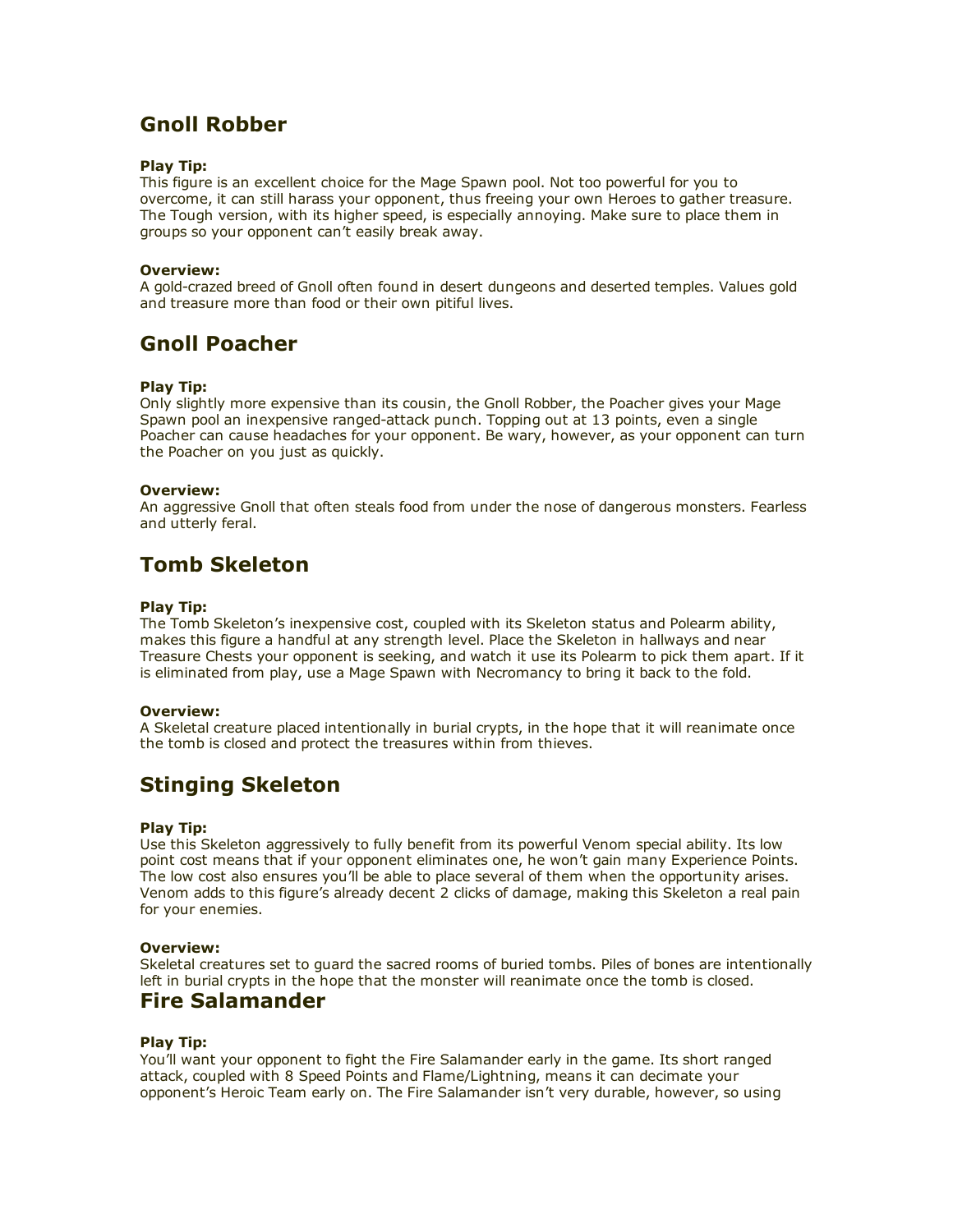hit-and-run tactics is wise.

#### Overview:

A heat-loving creature that often makes its nests within the deep deserts of the Blasted Lands.

### Skulk

#### Play Tip:

The Skulk is a nebulous foe. Its 8 Speed Points with Flight and its Limited Invisibility make for a tough-to-hit Mage Spawn. It is not exceptionally well-suited for combat, so use the Skulk as a harasser to tie up your opponent's Heroes as they make their way through the Dungeon, and this figure will shine.

#### Overview:

A devious creature capable of sneaking up on Heroes and strangling them with its powerful arms.

### Stone Golem

#### Play Tip:

The Stone Golem can be summed up in a single word: durability. Its rock-hard skin can take the edge off any hit it receives. This figure is very tough to finish off, since it never loses its good defense value. Use it as the anchor in a large placement of Mage Spawn, and watch your opponent struggle to overpower it.

#### Overview:

A carved statue animated and brought to life by powerful magics. While slow to move and attack, Stone Golems in great numbers can wear down even the mightiest Heroes.

# Ram Warrior

#### Play Tip:

A highly specialized Mage Spawn, this piston exists only to Ram its victims. Each version of Ram Warrior has the Ram special ability. It has the ability to attack as well, but using Ram practically guarantees a click of damage. Make sure to use this figure quickly, though, as only the Tough version has any clicks of health to spare for getting hit.

#### Overview:

A goat-like creature with a craving for battle. Blows from its horned head can shatter stone and grind Heroes' ribs to powder. Often found guarding labyrinths in ancient Dungeons.

# Squalid Gremlin

#### Play Tip:

Imagine a poisonous snail. This Gremlin-while slow-moving with only 6 Speed Points-packs a Venomous punch. Send the Gremlin after your opponents and attack as quickly as you can. Try to use Gremlins on tiles with hindering terrain, so they can benefit from their Stealth special ability.

#### Overview:

A hideous beast that lives in offal and filth. Most often found gathering gore, mud and excrement for its nest. This odorous beast is often smelled before it is seen.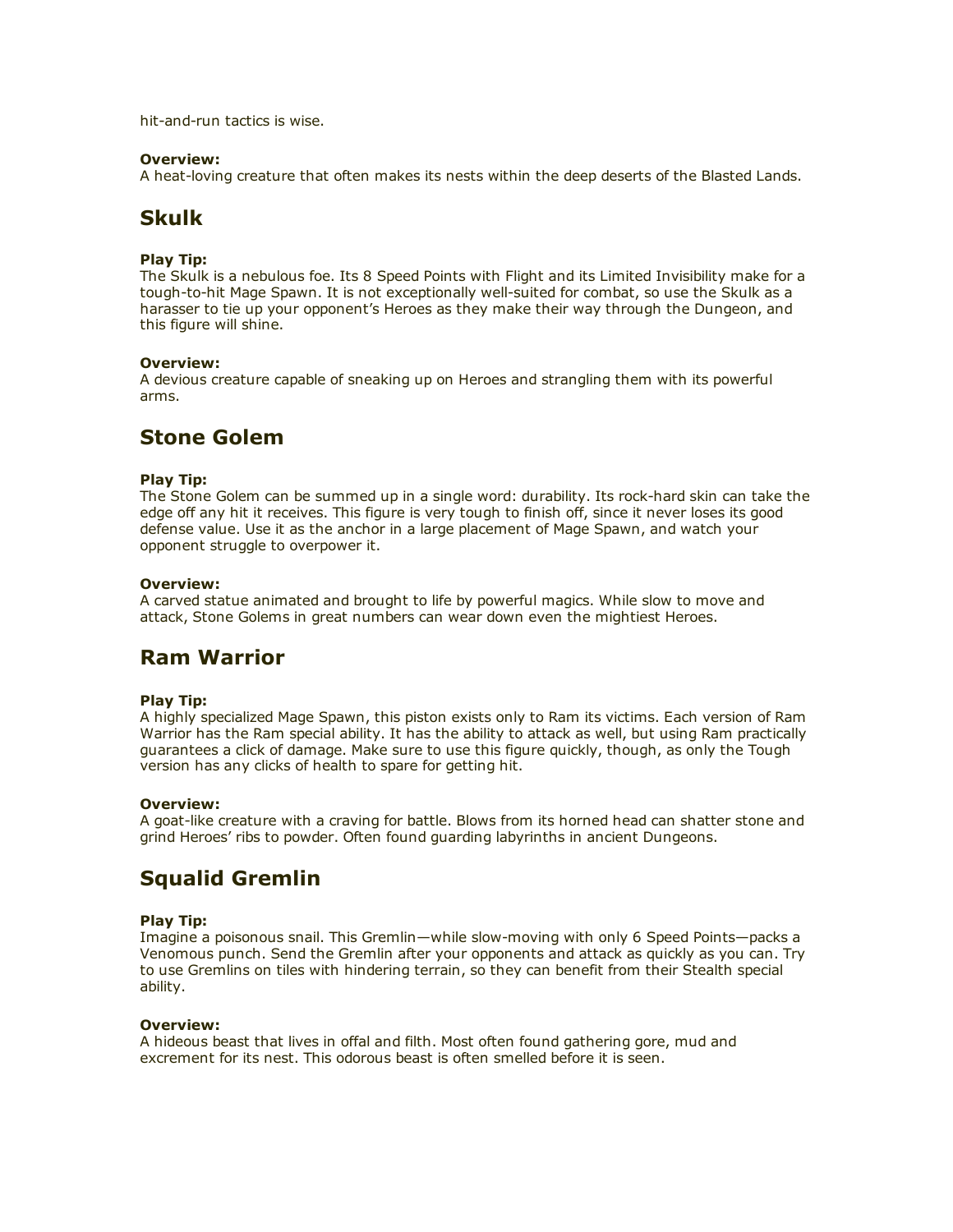# Desert Ape

#### Play Tip:

A truly mighty foe in the Dungeon. With no ranged attack, this Ape uses its Sweep special ability to whomp on Heroes left and right. Dodge allows it to avoid incoming hits and dish out a respectable 2 clicks of damage. Be especially wary of the Standard and Tough versions, as their multiple clicks of Sweep and Dodge make the Apes dangerous for a long time.

#### Overview:

A loping, skull-bashing ape that wanders the Blasted Lands in packs. Capable of primitive speech but basically a murderous beast that loves the taste of blood. Can mimic sounds and words, including Heroes' desperate cries for help.

# Temple Cat

#### Play Tip:

The Temple Cat can move about the Dungeon like bottled lightning. Using its 10 Speed Points and its Nimble special ability, the Cat can cover an enormous amount of ground before striking. Heroes must be wary of the Cat at all times to avoid becoming its next victim. Add Dodge to the equation, and the Cat becomes something to stay away from at all costs.

#### Overview:

A cat shaped entirely from sorcery and dark magics, this eternal being hunts its prey through the darkened corridors of the Pyramid. Often plays cat-and-mouse games with Heroes lost in the twisting passageways.

### Skull Warder

#### Play Tip:

The Warder is a Hero's nightmare. Very tough to hit with a high defense value, and it deals back punishment with Magic Retaliation when it is hit. Sweep, a high attack and a damage of 3 clicks make the Skull Warder a positive menace to Heroic Parties. Heroes must eliminate the Skull Warder with ranged attacks or face being cut to pieces in short order.

#### Overview:

An undead, Skeletal Minotaur that prowls the underground corridors of Dungeons throughout the Land.

# Ironblood Ettin

**Play Tip:** Capable of felling a Hero with a single blow, the Ettin is a figure to beware. Weapon Master with a 12 attack means one lucky roll can be the end for the Ettin's opponent. Its large front arc makes swarming the giant nearly impossible, and its Magic Immunity means it must be chopped apart piece by piece. Use careful tactics to take down the Ettin.

**Overview:** An Ironblood Ettin is a twisted creature that roams the desolate hills and valleys of the Blasted Lands seeking food. Able to smell the blood of Heroes from a league away, this two-headed monstrosity can skulk after prey for days, waiting for the right moment to strike. These Ettins are believed to have originally been the result of a wizard's sorcerous experiments gone wrong, blending beast and man into a shape best forgotten. Even though they have not been known to breed, Ironblood Ettins are believed to be immortal, and can be destroyed only by burning their decapitated corpses.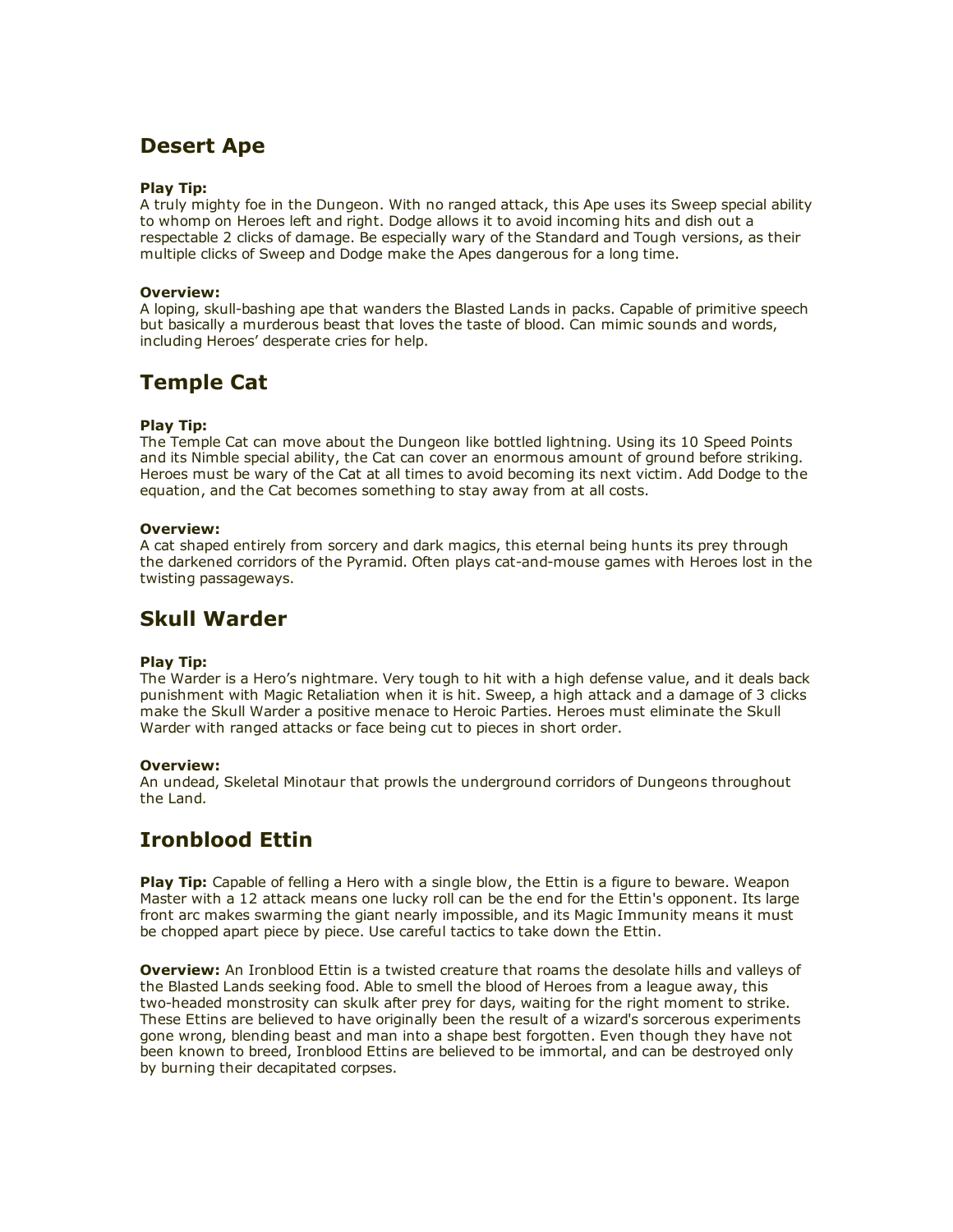# Gorgon

#### Play Tip:

The Gorgon is an excellent figure for slowing your opponent down. All versions of the Gorgon share the Magic Freeze special ability. Use the icy ranged attack to stop opponents in their tracks, if only for a turn or two. It might make the difference in the race for that Treasure Chest! The Tough version of the Gorgon is also an excellent warrior, making it much more versatile.

#### Overview:

A creature with the ability to freeze Heroes in place with a glance. While the Gorgon, like the Medusa, doesn't turn her victims to stone, she renders Heroes helpless with her paralyzing gaze, leaving them vulnerable to assaults by her Mage Spawn allies.

# Tridrax

#### Play Tip:

The Tridrax can be a horrific nuisance. Its Polearm and Weapon Master make it a difficult close-combat target. Picking it apart with ranged attacks is the safest approach. Use special caution when facing the two tougher versions of the Tridrax: they have the Regeneration special ability, which makes this already difficult opponent that much harder to finish.

#### Overview:

A Hydra-like monster that fights not just with snakes and venom but also with weapons claimed from fallen Heroes and adventurers.

# Acid Ooze

#### Play Tip:

Imagine a poisonous rock. While it is extremely slow (with only 4 Speed Points), the Ooze's Venom can still cause problems. Park the Ooze in narrow passageways or in corners. Your opponent will have to waste Speed Points to go around it. They also have to stay wary of the Ooze's short ranged attack. Even if they're not adjacent, the Ooze can still strike an opponent with an acidic tendril.

#### Overview:

A phosphorescent, sentient ooze that is capable of melting the flesh and organs of living Heroes.

# Rattletail

#### Play Tip:

The Rattletail is a great warrior to send against your opponents. This figure's good attack with decent damage and Venom makes it an excellent choice for your Mage Spawn pool. Its Flight and high speed value gives it great mobility, and Battle Fury makes it even more dangerous when attacked. Dangerous and durable, the Rattletail is one to watch.

#### Overview:

A dangerous Manticore found in the Blasted Lands. Capable of lashing out with its tail and sending blasts of deadly power at its enemies.

# Vine Golem

Play Tip: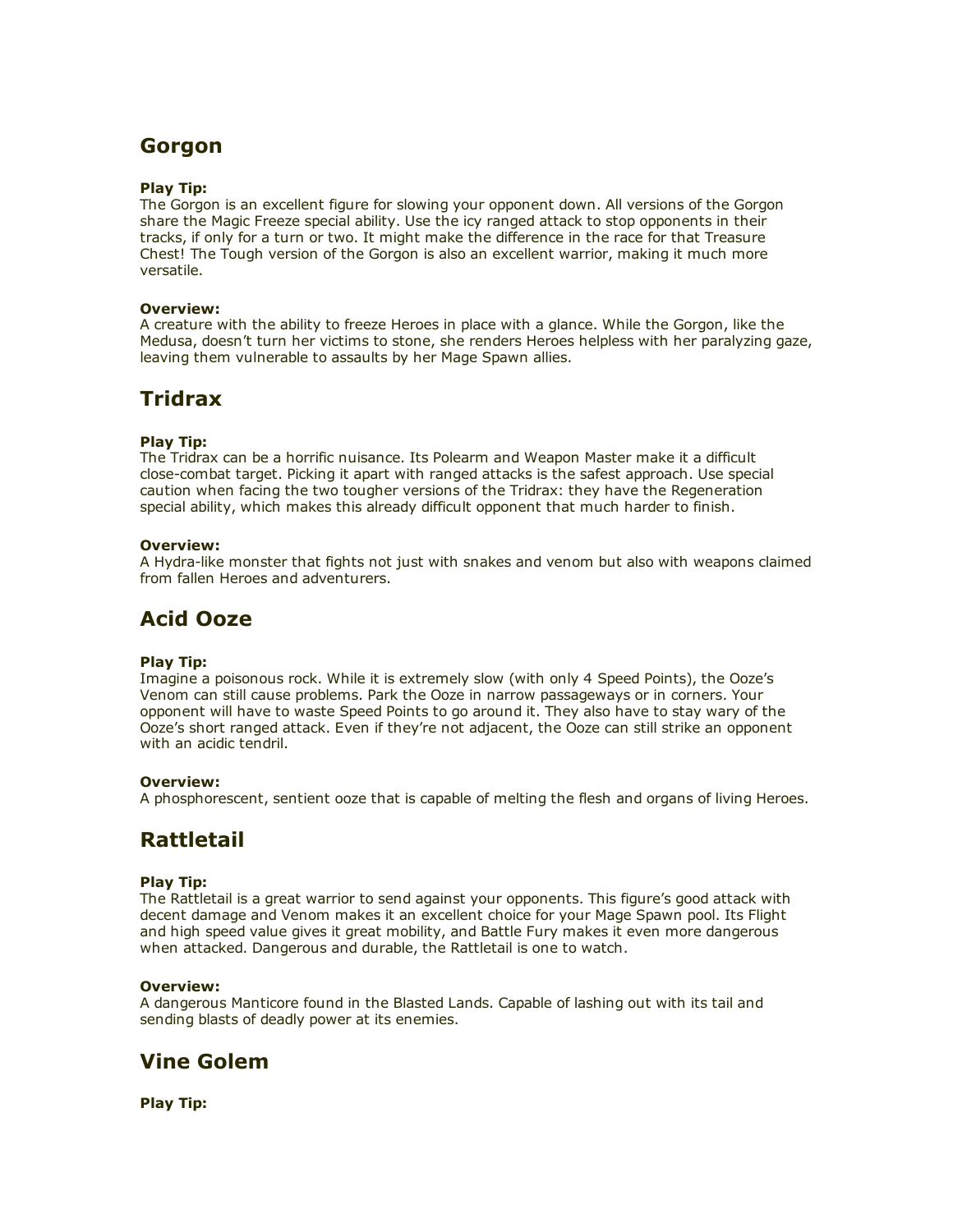This magical automaton cannot be surrounded easily. Its massive front arc and Sweep put everything near it in peril. A decent attack rating in all versions makes this very useful for decimating your opponent's Heroes in close quarters. Place the Vine Golem in spots where the opposing Heroes can't get past it easily. Remember the Golem's Regeneration as well; your opponent will never forget how tough this figure is!

#### Overview:

A living Spirit that tangles its prey in long, animated vines and tears them apart. Some Vine Golems have been known to cover entire temples and jealously guard the treasures within.

### Stone Boar

#### Play Tip:

Starting with the versatile Charge special ability, this tough beast is a wonderful way to beat your opponent into submission. Solid damage, solid attack and Toughness make it a handful. Just remember that your opponent might realize this as well and bring along one or two of his own!

#### Overview:

A dangerous boar found in the Blasted Lands. Frequently charges its prey at full speed, hoping to impale its meals on its lethal tusks.

### Sun Leopard

#### Play Tip:

No one in his right mind wants to fight a Sun Leopard in the Dungeon, so make sure you bring one. The Leopard has a mix that's nearly unstoppable: Shockwave, Nimble, Dodge and Battle Fury make this expensive figure worth every point. Its high attack value persists deep into its dial, making it difficult to finish off.

#### Overview:

A resident of the Blasted Lands, this dangerous predator is the undisputed king of the desert. While hunted for sport by Orc Raiders, who prize its dagger-like teeth, this beast more often acts as the hunter than the hunted.

# Guardian Sphinx

#### Play Tip:

This powerful icon of the Deserts should be used carefully. It has great agility with Flight and a strong Magic Blast to boot. Toughness makes it difficult to hurt, and Battle Fury means it strikes back hard when it is hit. It can be the key to your success in the Dungeon, but make sure you never face it, or it could hand the victory to your opponent.

#### Overview:

A Manticore-like beast found in the Blasted Lands.

# Possessing Spirit

#### Play Tip:

Take control of your opponent with this insidious figure. The Spirit has two major assets: Limited Invisibility and Magic Confusion. Hit your opponents with Magic Confusion to distract them from their goals. Keep the Spirit at a safe distance, and its Limited Invisibility will keep them from hitting it. The Spirit is a difficult figure to master, but it can be ultimately fun to use.

#### Overview: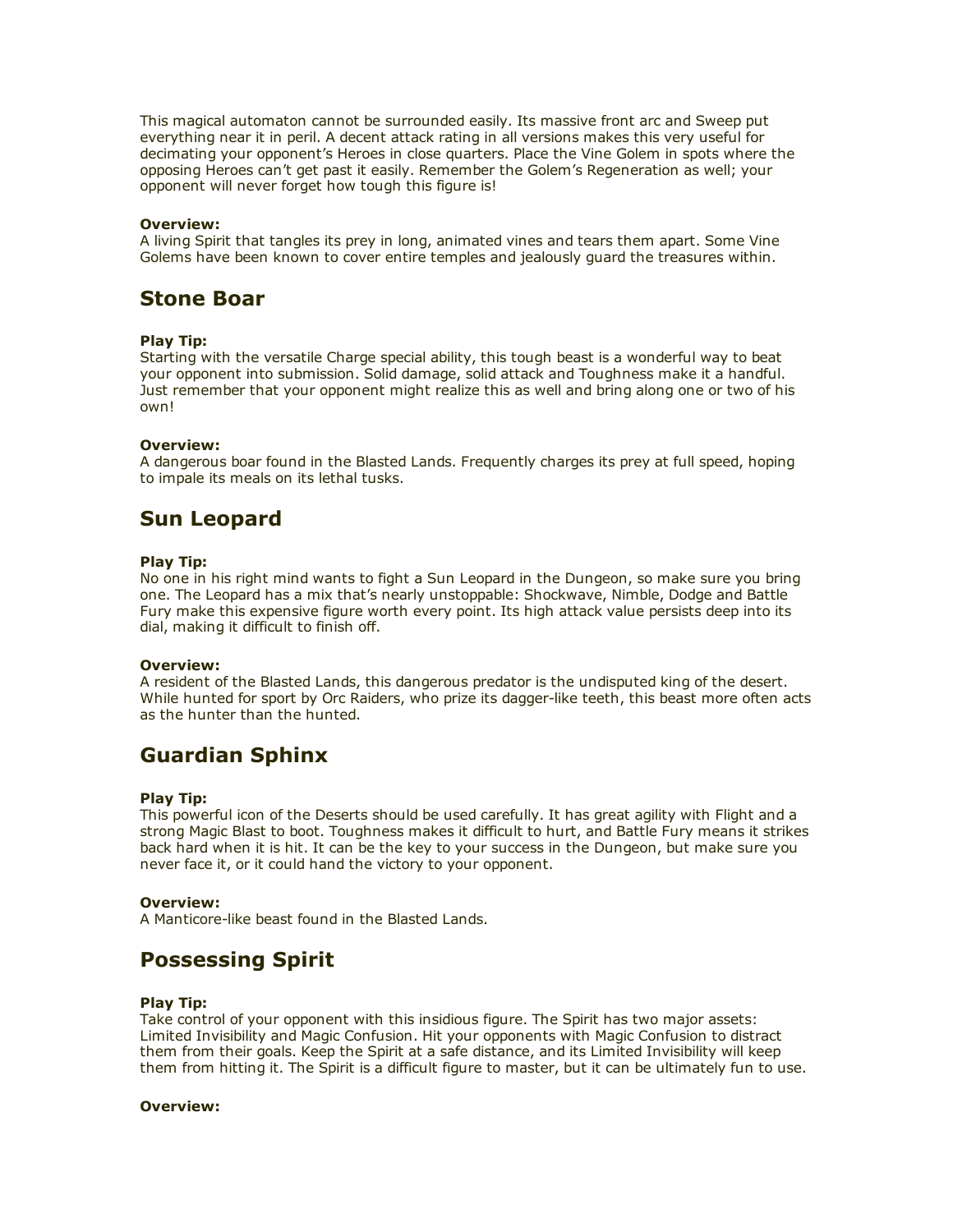Possessing Spirits reside within dark caverns and tombs throughout the Blasted Lands, luring Heroes to untimely deaths with their powerful psychic talents. After reducing a victim to a puppet with its psychic powers, one of these creatures entangles the body and soul of its prey with tendrils of spirit power. Once the victim is fully under its control, a Possessing Spirit moves the Hero to a place where it can unleash an undisturbed death, and then glut itself upon the waning life energies of its dying victim.

# Desert Bladestalker

#### Play Tip:

This catlike entity is pure evil in the Dungeon. Its incredibly deep dial is a mix of both offensive and defensive special abilities. Magic Blast and Magic Enhancement make it a ranged nightmare. Quickness and Dodge make it fast and incredibly difficult to hit. Later in the dial, it gains Magic Healing to support its fellow Mage Spawn and Regeneration to get itself back into the fight. This figure was named by Andrew Lucas who won the "Name the Dungeons Unique" contest held on the official Mage Knight web site.

#### Overview:

Haunting the deep wastes of the Blasted Lands, this race of Mage Spawn cat-people prefers to hunt its prey under the light of the open moon. Armed with weapons and talismans taken from the tombs of long-dead kings, the Desert Bladestalkers jealously protect their ill-gotten hoards from gold-hungry Heroes. Some tribes of Bladestalkers have even made their homes within plundered Dungeons, building their nests amid mounds of stolen treasure, and competing with other Mage Spawn and Heroes for territorial dominance.

### Hooded Assassin

#### Play Tip:

Using its Stealth to the fullest allows this figure to shine (or should that be slink?) in the Dungeon. Using Sneak Attack or Magic Freeze to hurt the Heroes it seeks, the Assassin can destroy a Heroic Team in short order. Once hit, the Assassin deals damage with Venom, further increasing the peril to its foes. Apparently, some of the Hooded Assassin figures that have shipped in the initial run have a misprint on the base. The range of this unit is actually 10. This will be added to the upcoming Clarifications documents for Mage Knight and Mage Knight Dungeons.

#### Overview:

Aptly named "Snake Demons" by the Galeshi, Hooded Assassins prowl the western deserts seeking prey and treasure. Armed with curved blades, awesome combat abilities, and a hypnotic stare that can freeze enemies in their tracks, a single Hooded Assassin is capable of murdering an entire Galeshi trade caravan over the course of a week—one ugly death at a time. Apart from the screams of their victims, there is often little trace of these beings in the open desert, save for the serpentine tracks they sometimes leave behind to frighten potential prey.

# Jackal Guardian

**Play Tip:** An inexpensive Unique figure at 50 points, the Jackal is proof that good things do indeed come in small packages. A huge front arc with Sweep makes this figure impossible to swarm with anything but the toughest Heroes. It also has Pole Arm, which will discourage most Heroes from attacking in the first place. If they do decide to engage in close combat, they have to deal with the Jackal's 3 damage and Battle Fury. Heroes hoping to hurt the Jackal will need a powerful ranged attack to destroy it without getting mauled in the process.

Overview: As one of the two chief defenders of the Pyramid, the Jackal tests all the Heroes it encounters to see if they are worthy of the tomb's treasure. Between the Jackal Guardian and the Hawk Guardian, few warriors survive their trials, and fewer yet escape the ancient tomb with gold and relics. Capable of transporting itself throughout the Pyramid merely by stepping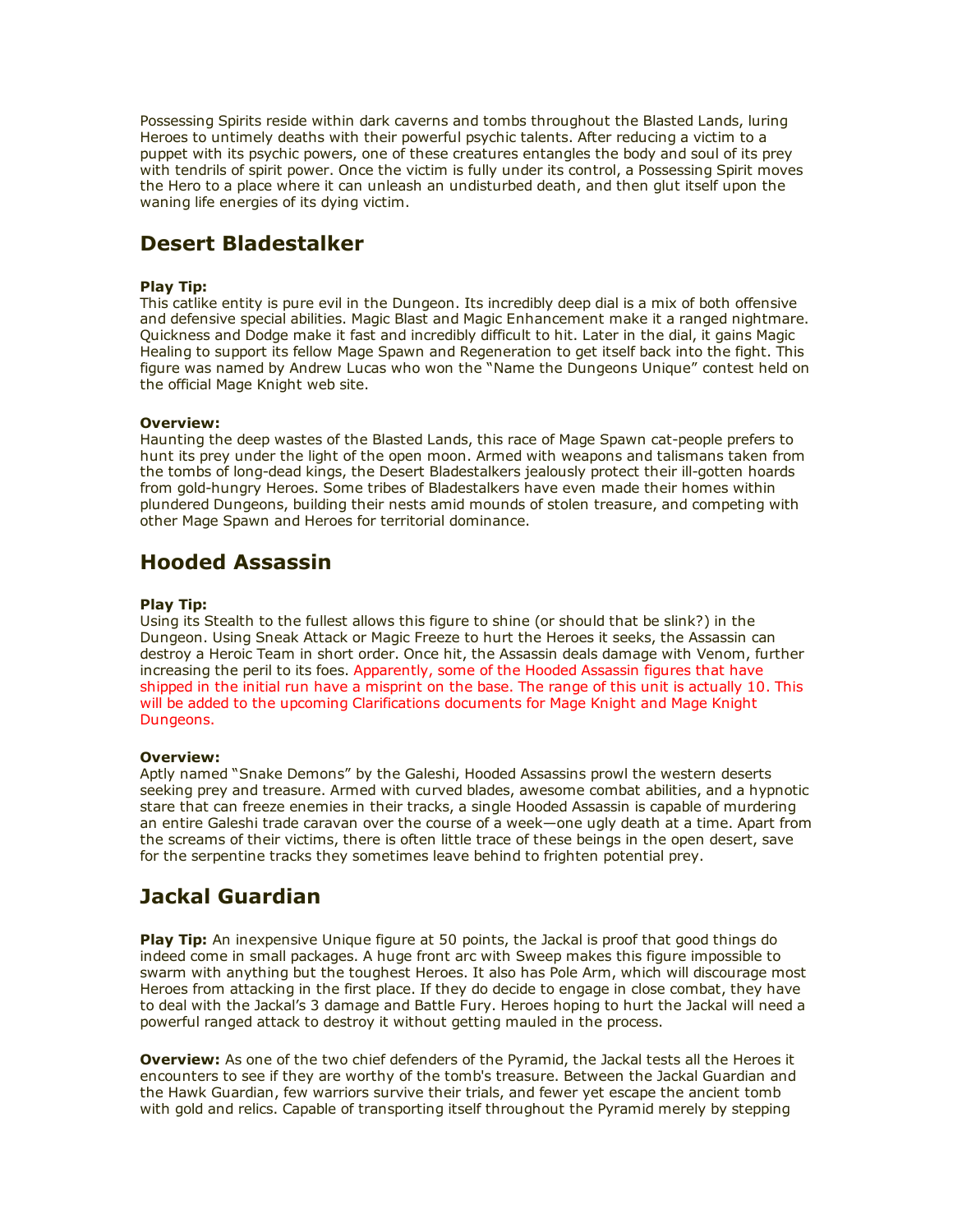from one hieroglyph to the next, the Jackal Guardian can appear at almost any time to hunt down and destroy doomed treasure-seekers.

### Hawk Guardian

Play Tip: This powerful ranged warrior can tear apart Heroes in short order. Capable of covering amazing distances with Bound, the Hawk Guardian uses its Magic Blast to devastate its foes, while its Magic Retaliation keeps it safe from harm. The Hawk Guardian can blast opponents through walls, making it nearly impossible to stop.

**Overview:** As one of the two main defenders of the Black Pyramid, the Hawk Guardian moves from chamber to chamber with blinding speed. While the Hawk Guardian's brother, the Jackal Guardian, seeks only to test and reward Heroes worthy of the Pyramid's gifts, the Hawk Guardian strives to destroy them outright. Created by the builders of the Pyramid to guard against outsiders for all eternity, this powerful Mage Spawn does not know defeat.

### Draconum Mummy

**Play Tip:** An excellent centerpiece Mage Spawn for any dungeon, the Draconum Mummy sports an array of valuable skills. Necromancy allows it to reinforce itself with fallen comrades, and its first click of Invulnerability makes getting that first shot through nigh-impossible. Flight and Venom give it even more versatility. With no range, consider using Necromancy to spawn some good ranged support. Provide him with cover to use his 12 attack causing 5 clicks of damage with Venom! Bring a Master Advesary Token to make sure he gets played. However, be wary of placing this figure, though, as its powers can be turned against you.

**Overview:** Created from the body of a fallen Draconum warrior, this shambling corpse guards the Black Pyramid against all comers. Wrapped in bandages and reanimated through powerful Necromantic magics, the Mummy is a natural repository of poison and disease, infecting all who are unfortunate enough to come into contact with it.

### Revenant Draconum

Play Tip: This powerful Draconum gives its user options on top of options. Its large front arc and two ranged attacks allow it to slowly pick apart its foes, or it can use its devastating Magic Blast to annihilate one enemy quickly. In addition to its Magic Immunity (with a starting 17 defense), it can use Magic Enhancement on the Mage Spawn that support it. Later in its dial, it gains Healing, allowing it to heal its supporters or even itself. Flight with a starting speed of 10 allows the Revenant to move freely as needed. 11 clicks deep, the Revenant Draconum is tough to pull down.

Overview: Shortly after Temanor, the Priest-King of the Kos died in -162 Tz, his faithful Draconum servant, Savris, spirited the king's body, weapons, and gold-plated crown and enchanted armor out into the Blasted Lands. The "Gold King's" last request was for his magical tools and artifacts be kept safe from false inheritors, and Savris fulfilled his request at the cost of his own life.

After weeks of aimless wandering through the Blasted Lands, Savris stumbled across the Black Pyramid during a dangerous sandstorm. After some exploration, the Draconum soon realized that the massive structure would serve as a perfect tomb for his lord. After a series of challenging trials, Savris earned permission from the Pyramid's twin guardians to inter Temanor's body deep within the Pyramid - and then transformed himself into an undead revenant using a powerful necromantic ritual. Since then, Savris has guarded Temanor's tomb alongside the Pyramid's defenders, keeping the Gold King safe from anyone who would dare violate his final resting place.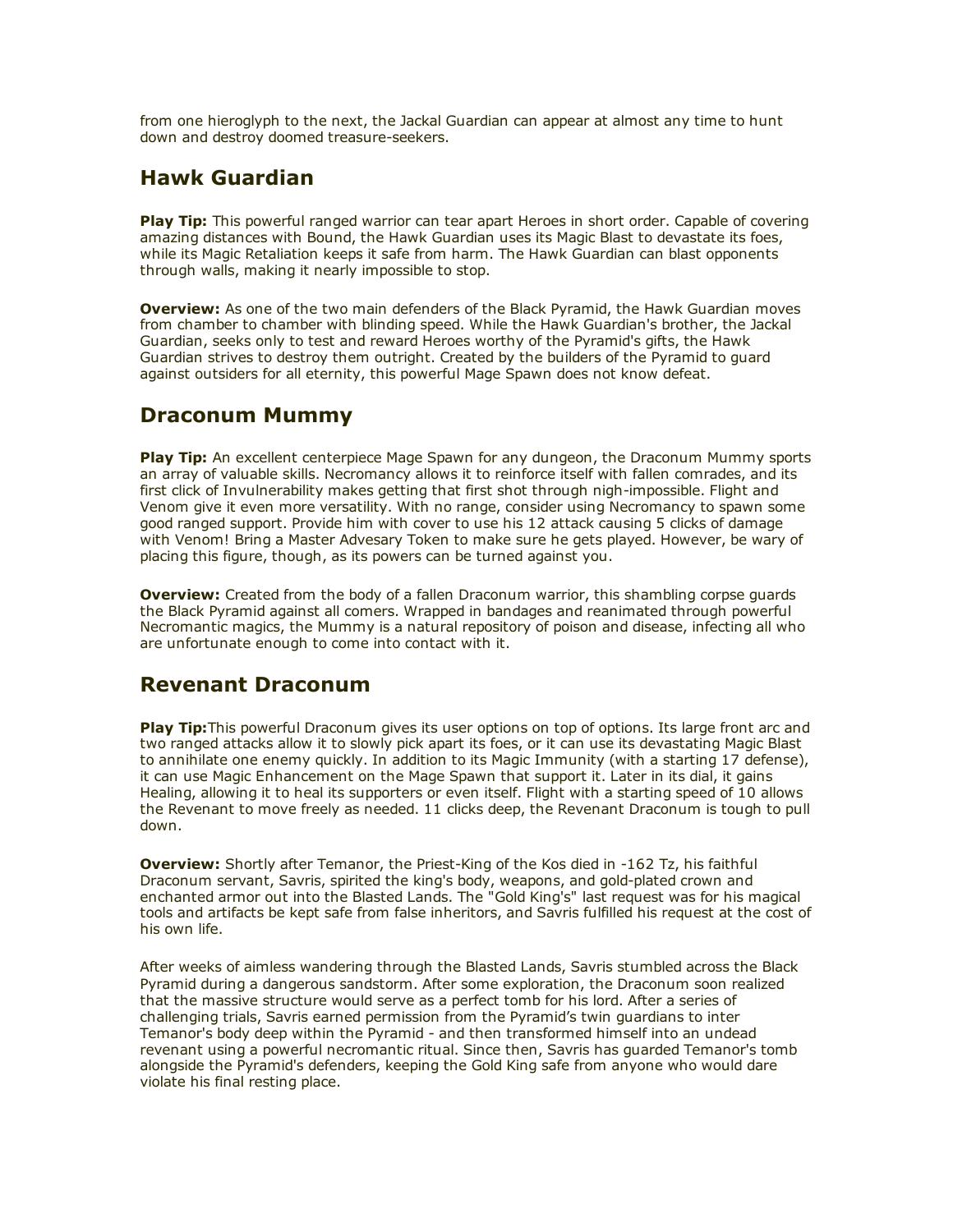# Carlana

#### Play Tip

This Necropolis Hero is a great choice. Her high attack and damage values start at her first level and improve rapidly as she gains experience. Pole Arm and Battle Fury make her tough in close combat. At her higher levels, she gains Venom and a great damage value, making her more than a handful. Vampirism late in her dial gives her great staying power as she defends your thief Heroes. Great in close combat, she will need some ranged combat support from her allies. Luckily at fifth level she gains Charge, which allows her to cross the dungeon and land a powerful close combat attack for 4 damage!

#### **Overview**

Carlana is a Hero, a deadly warrior, and the mastermind of a band of Sect Elf females that serve the wishes of Darq the Corrupt. Over the last few decades, "Darq's Women" have achieved a variety of remarkable feats, including breaking into a spell-guarded Atlantean library, stealing pieces of prized jewelry from within the vaults of Roanne Valle, and even plundering the deep Dungeons of Endwell to recover the fabled Vermillion Crown.

As a Hero, Carlana craves immortality more than anything else; to live forever as a vampire would please her more than any weapon or treasure. Perhaps with a few more missions, and a few more untracable assassinations, her master will grant her the prize of eternity. With Darq's recent victory over Kossak Mageslayer, largely due to the mind-controlling powers of the Vermillion Crown, he views his "adventurous ladies" among the most valuable of his assets. From Darq's point of view, Carlana is a truly valuable ally, and will play a key role in furthering his plans to conquer the Land!

#### Overview:

Sect Elf Hero, a fighter who serves Darq the Corrupt. Carlana is the mastermind of Darq's Women and has been Darq's lover for years. She badly wants immortality and will do just about anything to get it.

### Jadreen

#### Play Tip:

Jadreen is a weaker Hero at her early levels. But her Quickness allows you to use vital Activations on Mage Spawn, keeping her from being a hindrance to your party early on. At her higher levels, Jadreen becomes quite useful. Limited Invisibility makes her difficult to hit, and Nimble allows her to cover a large amount of ground, giving her great reach when she attacks. And, as the icing on the cake, she gains Pierce at the fifth level.

#### Overview:

A Sect Elf Hero, an assassin who serves Darq the Corrupt. Jadreen wants magic items, and the best way to get them is to serve Darq. In time, she may betray the Vampire to achieve her goals.

### Ravenbane

#### Play Tip:

Ravenbane is a versatile Hero who's sure to see lots of play in the Dungeon. Having Stealth and Shockwave at her first level gives her a strong offense and some Chest-opening skills. At the higher levels, Ravenbane focuses even more on offense, gaining Flight and Magic Retaliation. You need to be careful when fielding Ravenbane, however, as just a few clicks of damage can drastically change your strategy from offensive to defensive.

#### Overview:

A Sect Elf Hero, a wizard who serves Darq the Corrupt. Mora wants power within all the Factions, and becoming a Nightwitch—and then a Deathspeaker—is just the first step on her agenda.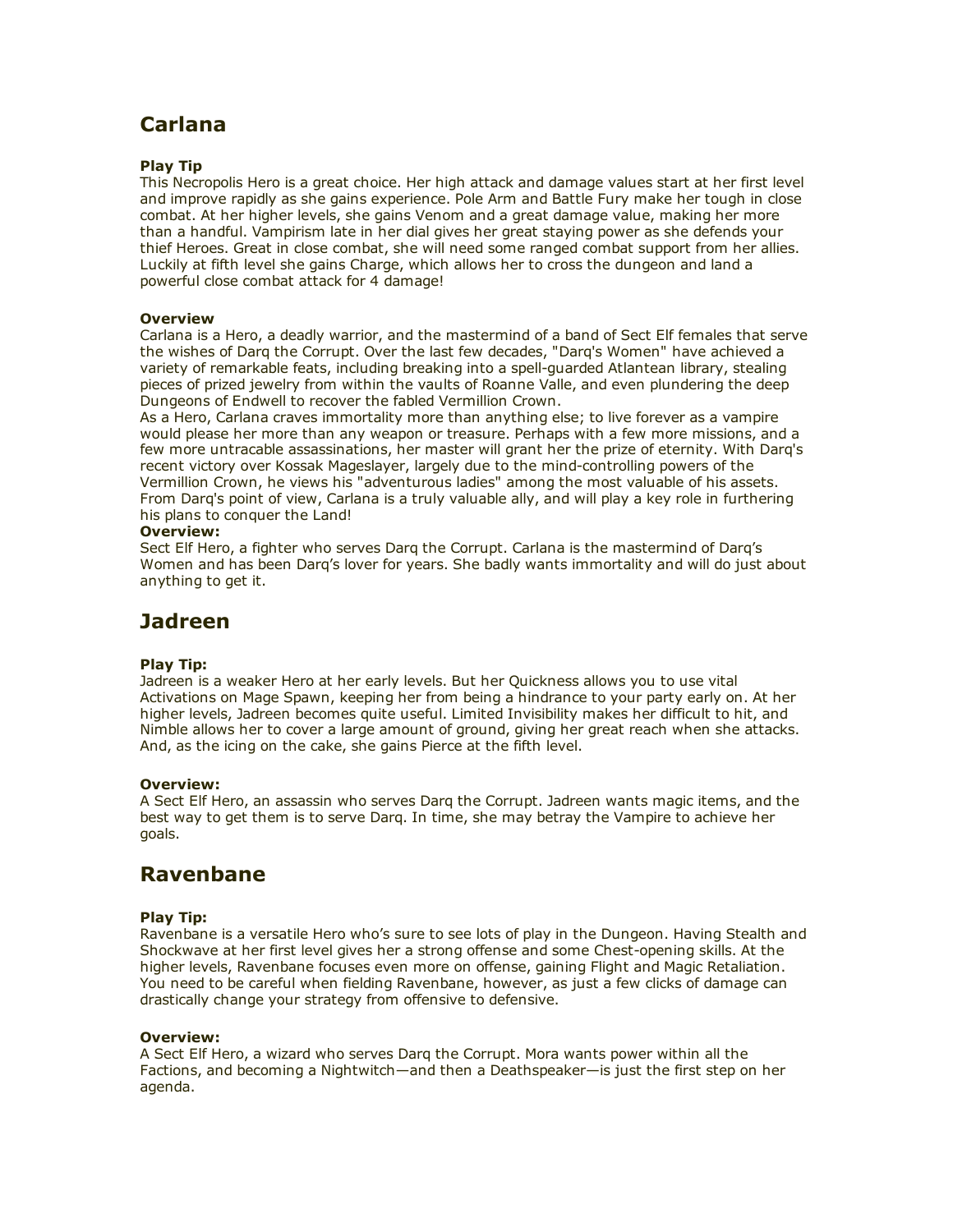# Delara

#### Play Tip:

Delara is a fantastic support figure in the Dungeon. Vampirism late in the dial gives her the ability to fight, while Necromancy and Limited Invisibility allow her to avoid getting hit and bring her fallen comrades back to the fight. At her higher levels she gains Magic Confusion and Magic Healing, further improving her strength in her supporting role.

#### Overview:

A Sect Elf Hero, a Priestess of the Blood Goddess who serves Darq the Corrupt. Sect Elves generally run the Blood Goddess religion and use it as a tool to corrupt and tempt the masses in Atlantean cities.

# Seeker Azruk

#### Play Tip:

Azruk is the epitome of straightforward melee combat. Even at his first level, his large front arc and good attack and damage values mean he excels at taking out large numbers of weak opponents. As Azruk gains levels, his stats slowly escalate, making ever deadlier opponents mere fodder for Azruk. Toughness appearing at his second level also makes Azruk capable of standing toe-to-toe with the best the dungeon can offer.

#### Overview:

As a young man, Azruk signed up with the Atlantean military shortly after Prophet Magus Karrudan's assassination. He spent nearly fifteen years aspiring for command. But after being passed over for promotion by warriors with connections to the mages of the Atlantis Guild, a tempting offer from a powerful Solonavi Avenger changed his life. Donning the mask of a Seeker, and arming himself with deadly weapons of eldritch power, Azruk now hunts the Land for gold, weapons, and artifacts for his Solonavi masters!

# Seeker Contri

#### Play Tip:

Contri is a wonderful rear attacker. Use the Flame/Lightning ability at range to hurt those who stand in the way of Contri's party. Multiple clicks of Limited Invisibility make Contri difficult to hit in his backup role. At the higher levels, Contri gains Flight and Magic Enhancement, making this figure an indispensable asset to a fast-moving Heroic Party.

#### Overview:

A Venthian warrior who has taken service with the Solonavi as a Seeker. Armed with a magical "light" weapon forged by his Solonavi masters. Wears a mask to conceal his identity from outsiders.

# Seeker Elydia

#### Play Tip:

Elydia is one of four dual-faction Solonavi/Heroes. She wields a weapon made out of the same clear, colored plastic that the Solonavi figures are made from. Seldom will one find a Healer that matches Elydia's skills. Inexpensive at her first level, her Healing ability and good attack value will make Elydia useful immediately. At the higher levels Elydia gains Magic Healing and Bound, giving her great reach to support her teammates. If Elydia is damaged, she has multiple clicks of Regeneration, allowing her to heal herself back into usefulness.

#### Overview: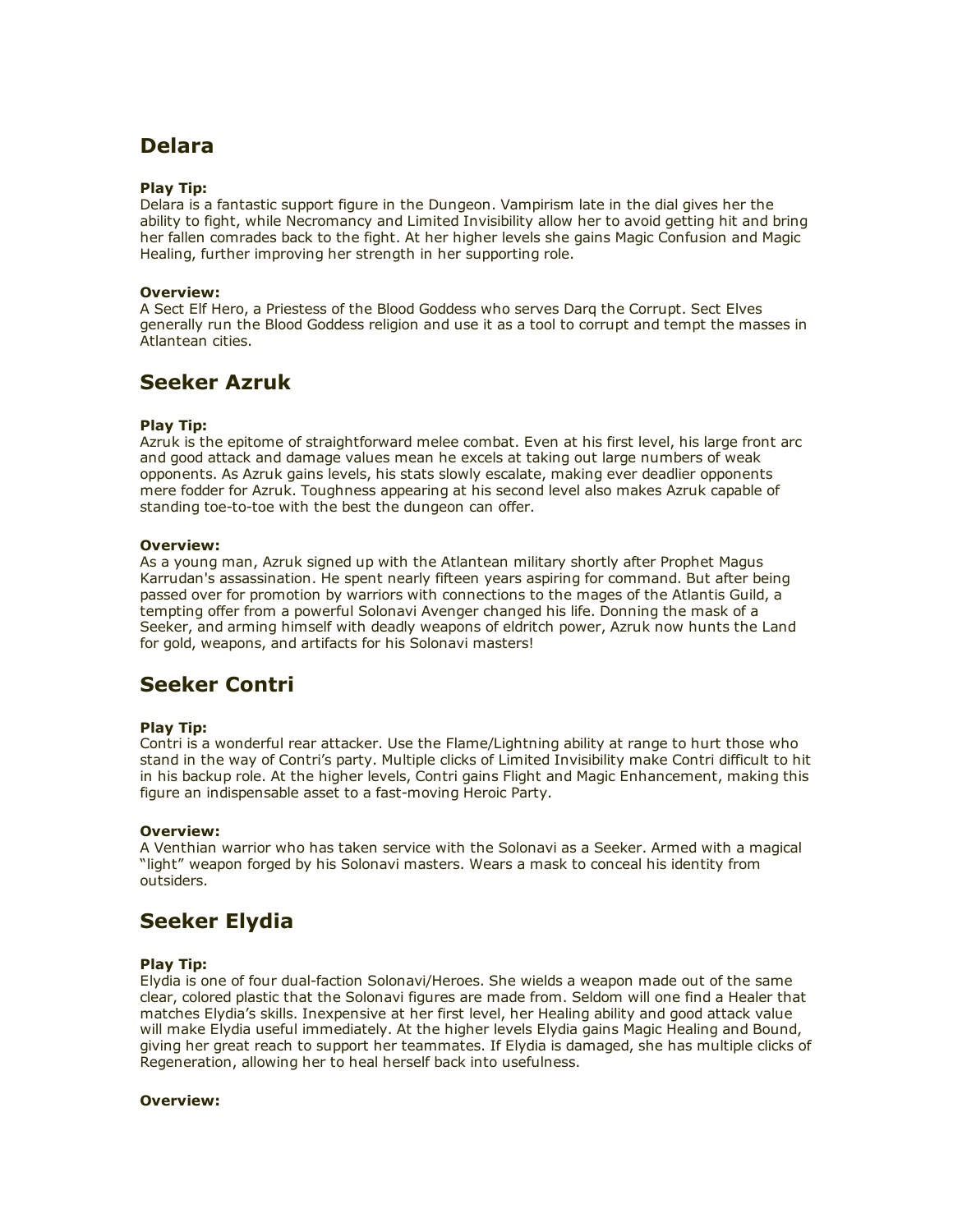Armed with a Solonavi light-stave, and wearing the half-mask of leadership, Elydia leads the Seekers to treasure and fame within the Dungeons of the Land. Armed with weapons of awesome power in exchange for a vow of service, the Seekers fulfill their master's desires throughout the Land. While even Elydia has never seen the faces of her three warrior-servants, their loyalty to her is absolute, and their devotion to their Solonavi masters is an undeniable fact.

# Seeker Mock

#### Play Tip:

Mock is an assassin who runs at full speed. His Sneak Attack special ability gives him some skill at opening traps, but Mock truly shines when assaulting enemies. A high speed value and Nimble allow Mock to dash up behind his victims and sink his weapon deep in their backs. Mock also has Limited Invisibility, which allows him to hide in plain sight.

#### Overview:

A Caeronn warrior who has taken service with the Solonavi as a Seeker. Armed with a magical "light" weapon forged by his Solonavi masters. Wears a mask to conceal his identity from outsiders.

# Dagon

#### Play Tip:

This Xandressian Hero is more than a match for any Mage Spawn in Dungeon. A high attack value, the Sweep ability, and a large front arc allow him to cleave through all but the toughest opposition. As with his other Atlantean Hero friends, Aquatic allows him to run where others must crawl. At higher levels, Berserk makes his Sweep attacks terrifying, and Toughness ensures he stays mad as long as possible.

#### Overview:

Dagon was born on a Xandressan family-ship in the storm-tossed Scythrian Sea-a heritage that gave him his taste for danger. Born with a desire for adventure and a ferocious love for his people, Dagon was the first to volunteer when the call went out for Heroes to collect gold and treasures for use in the war with the Black Powder Rebels. While exploring the Land has been an unnerving task for one who was always within a day's reach of a river, Dagon has surmounted the challenges of dry-life to become one of the greatest Xandressan treasure-seekers in the history of the Land!

# Fathom

#### Play Tip:

Fathom's great strength is a long-armed Magic Blast attack. Even at his first level, Fathom can pound enemies with a 6-click blast, making this figure highly desirable. Fathom's relatively flat power increase means that you can spend critical "level ups" on other Heroes. Allow Fathom to hit from afar and get your other Heroes to the higher levels, where they can benefit the most.

#### Overview:

Dagon's brother and fellow adventurer. Wants nothing more than the money to build his own ship and have his family trading on the rivers again.

### Pearl

#### Play Tip:

Pearl's greatest asset is what she can contribute to the other members of the party. Her Healing is his first contribution, but she quickly gains Defend to help support her Heroic friends. At the higher levels, Pearl's defense value rises, and she even gets Magic Enhancement to add more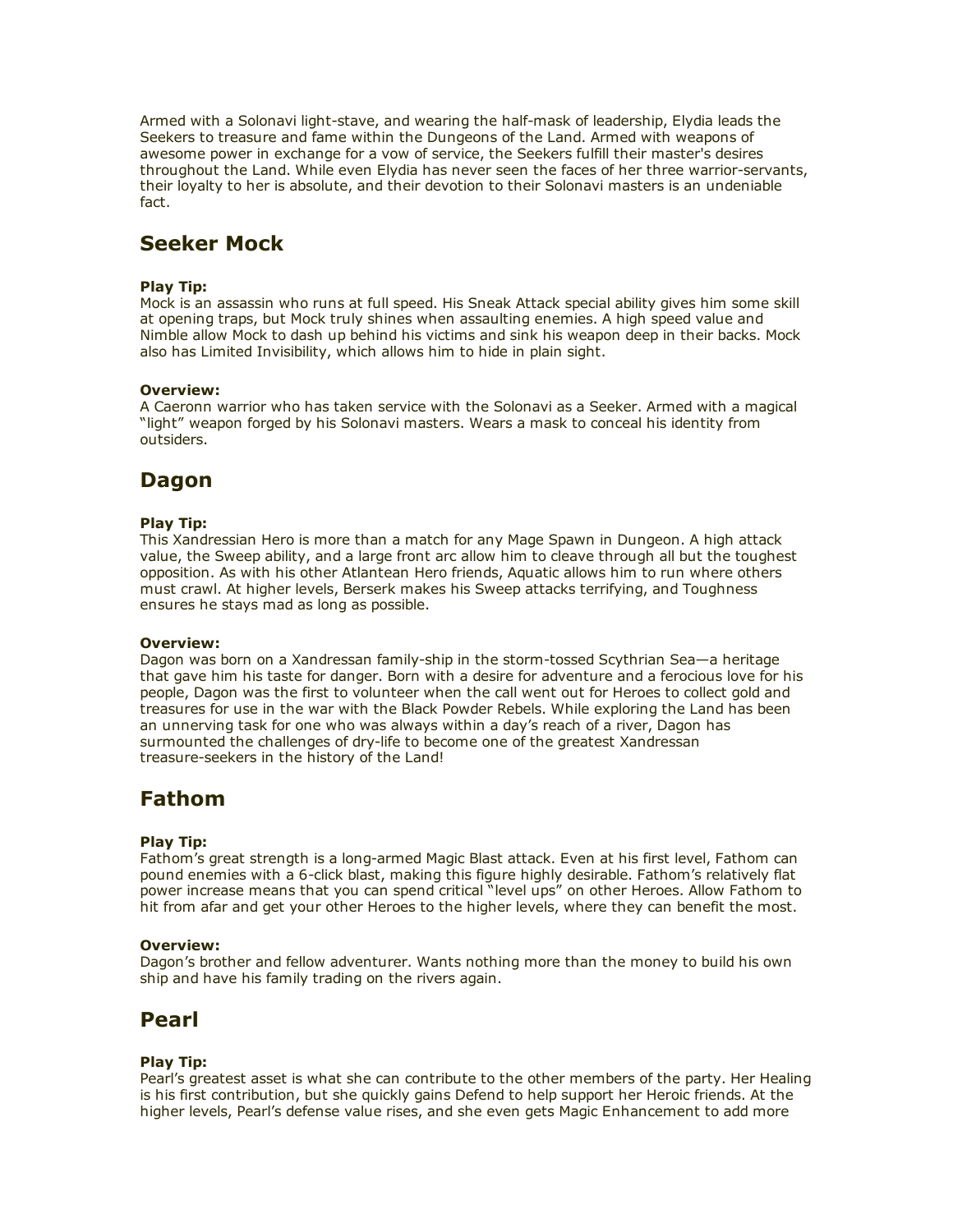punch to their ranged attacks. Make sure you protect her, however, as she rapidly becomes extra baggage unless you can heal her up.

#### Overview:

Dagon's older daughter, filled with mischief and tricks, started her career picking pockets and devising ways to sneak past jewel merchants' guards and steal their prizes.

### Coral

#### Play Tip:

Coral starts out with the highest speed value of all the Xandressian Atlantis Guild Heroes. Sneak Attack gives her some skill at opening chests as well, thus giving her twofold usefulness. Level Coral up fast, however, because at her higher levels, she really begins to show her strength. Battle Armor adds on, and at the fifth level Pierce makes her short ranged attack lethal. Use her to pick off weaker enemies as she heads directly toward the treasure you seek.

#### Overview:

Dagon's daughter; a fierce adventurer who craves gold and jewels.

### Amir

#### Play Tip:

Amir's early levels give him the devastating Weapon Master ability. High movement and a deep dial give you a lot of leeway in the risks you can take with him. It is wise to make sure Amir gets leveled up fast, as he gains Toughness soon and Charge at his fourth and fifth levels. Amir is an excellent choice for a relatively inexpensive warrior with a lot of potential.

#### Overview:

A Galeshi warrior adventuring for gold and fame.

### En-zar

#### Play Tip:

En-Zar's true usefulness can only be exploited when he is paired up with another Hero who has Magic Enhancement. With his whopping three ranged attacks at 8 range, a slightly enhanced round of attacks from him can level even the most daunting swarm of enemy figures. Level him up fast so he can take advantage of his Flame/Lightning special ability.

#### Overview:

A religious priest of the Galeshi culture, this holy warrior ventures into the Land to destroy evil wherever he finds it.

### Khoura

#### Play Tip:

The Geleshi Khoura is a Black Powder Rebel Hero who needs to be leveled up as fast as possible. Her support role really comes in handy when she gets to the third level and she gains the Command special ability. Starting with Healing, she gains Magic Healing at the fourth level. Extra actions, Healing, a high attack value and the Dodge special ability make her a bargain in most games.

#### Overview:

A Galeshi seer who can cast her sight to locations throughout the Land. Wanted as a candidate by the Oracles of Rokos, but she turned them down to become an adventurer.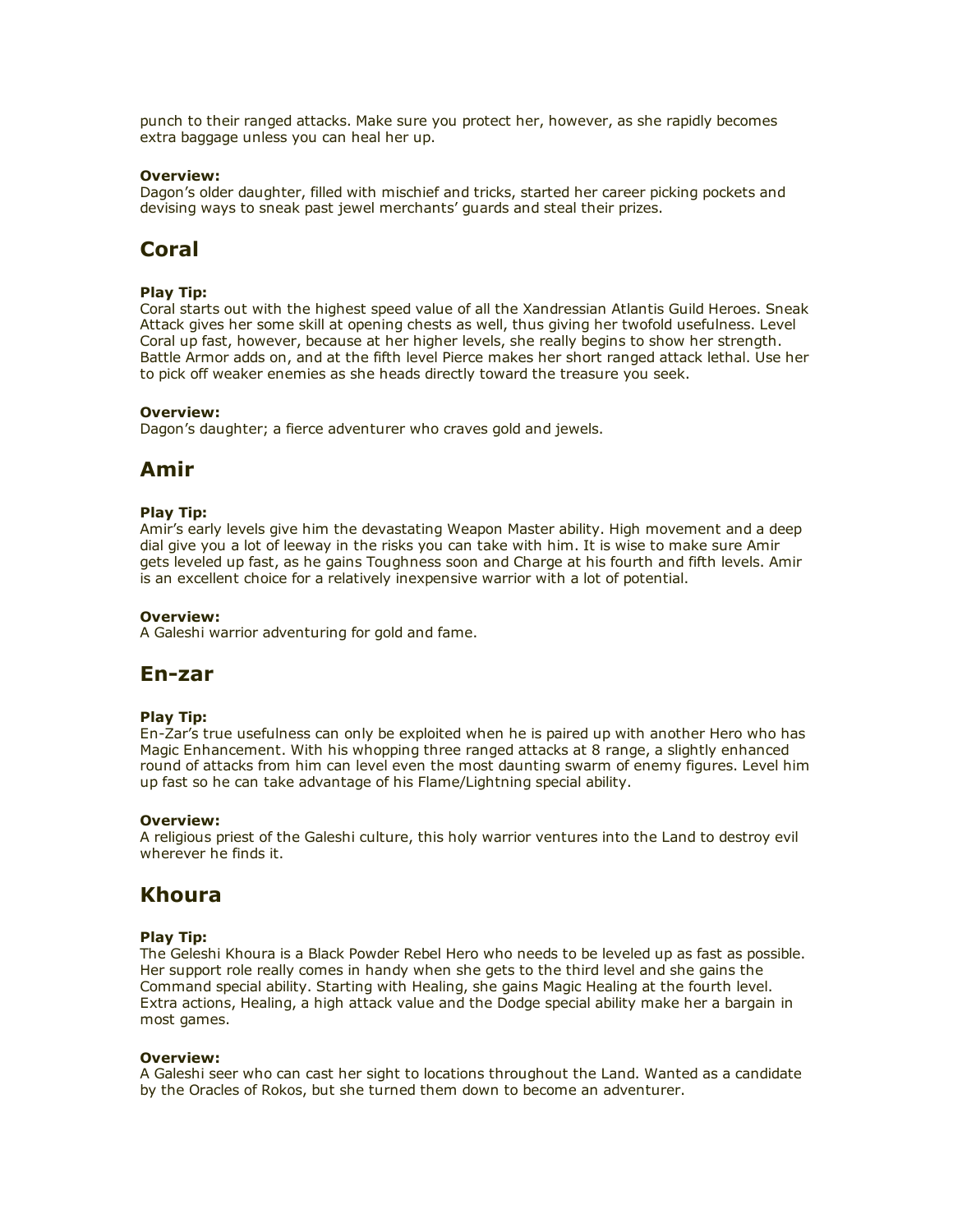### Hazna

Play Tip: Hazna sees the opportunity for double duty in the dungeon: as a thief, and as an effective way to off wounded or weaker opponents. Stealth gives Hazna skill with treasure chests, and Dodge makes her hard to harm. Hazna is excellent as a Lone Wolf hero, coupling decent offensive and defensive skills with a low point cost and good thieving abilities. Venom at her second level increases the deadliness of her attacks as well. Hazna's levels essentially plateau at her third level, however; so in team play, a smart player will spend critical "level ups" on Heroes who can benefit more from them.

Overview: Hazna was a Galeshi-born within the tent-markets of one of Galeshi's eight Ringed Cities. Because she had been born into a low station within Galeshi culture, Hazna's mother and older sisters taught her at a young age how to connive and steal the food, money, and medicines needed to take care of their invalid father. After her father passed away when Hazna was seventeen, this young adventuress set off into the Land to seek out greater treasure, difficult challenges to overcome, and handsome nobles to seduce out of their money.

# Shaman Og

#### Play Tip:

The beauty of the Orc Raiders is reflected in Shaman Og. Og is as good a warrior as he is a healer. Even at the first level, his solid attack and damage values ensure Og will never stick to just a supporting role. As he levels up, his attack, damage and defense values rise, and he gains Charge as well. As a reflection of his Orc heritage, Og goes Berserk as he nears death, making him as lethal as he has ever been.

#### Overview:

A Shaman from the Fist who wants to restore the mastery of the Harka tribe with artifacts and magical weapons scavenged from the Dungeons of old. Chiefly the Harka tribe wants to settle an ancient rivalry with the Cave Orcs, preferably through exterminating the lot of them.

### Ember

#### Play Tip:

It takes a talented player to use Ember to his fullest. Best suited for use in the Heroic Team setting, rather than Lone Wolf, Ember has a multitude of uses. As Ember levels up, his dial sees a kaleidoscope of colors, as he gains and loses many special abilities. Especially worth noting is Ember's third level, where he masters melee combat, and fourth level, where he acquires Shockwave. Even at the fifth level, Ember becomes a master leader and obtains Magic Blast. Use Ember wisely, level him up carefully, and your opponent will have nothing but trouble.

#### Overview:

Born of an unfortunate liaison between his Orc Raider father and his enslaved Atlantean mother, Ember is blessed with an aptitude for magic of which few other full-blooded Orcs even dream. While most Orc wizards depend upon shamanic incantations, chaotic spells, or chewed chunks of Magestone for their magical powers, Ember's mixed heritage allows him to call upon a unique and diverse range of powers. Although his mother died in childbirth, and he suffered a hideously abusive childhood at the hands of other Orc children, his ability to cast fire from his hands soon won him prestige within Orc Raider society as a sorcerer, diviner, and seeker of well-quarded treasure.

# **Trollkiller**

#### Play Tip:

Trollkiller is a perfect example of where to spend your "level ups" early. At the first level this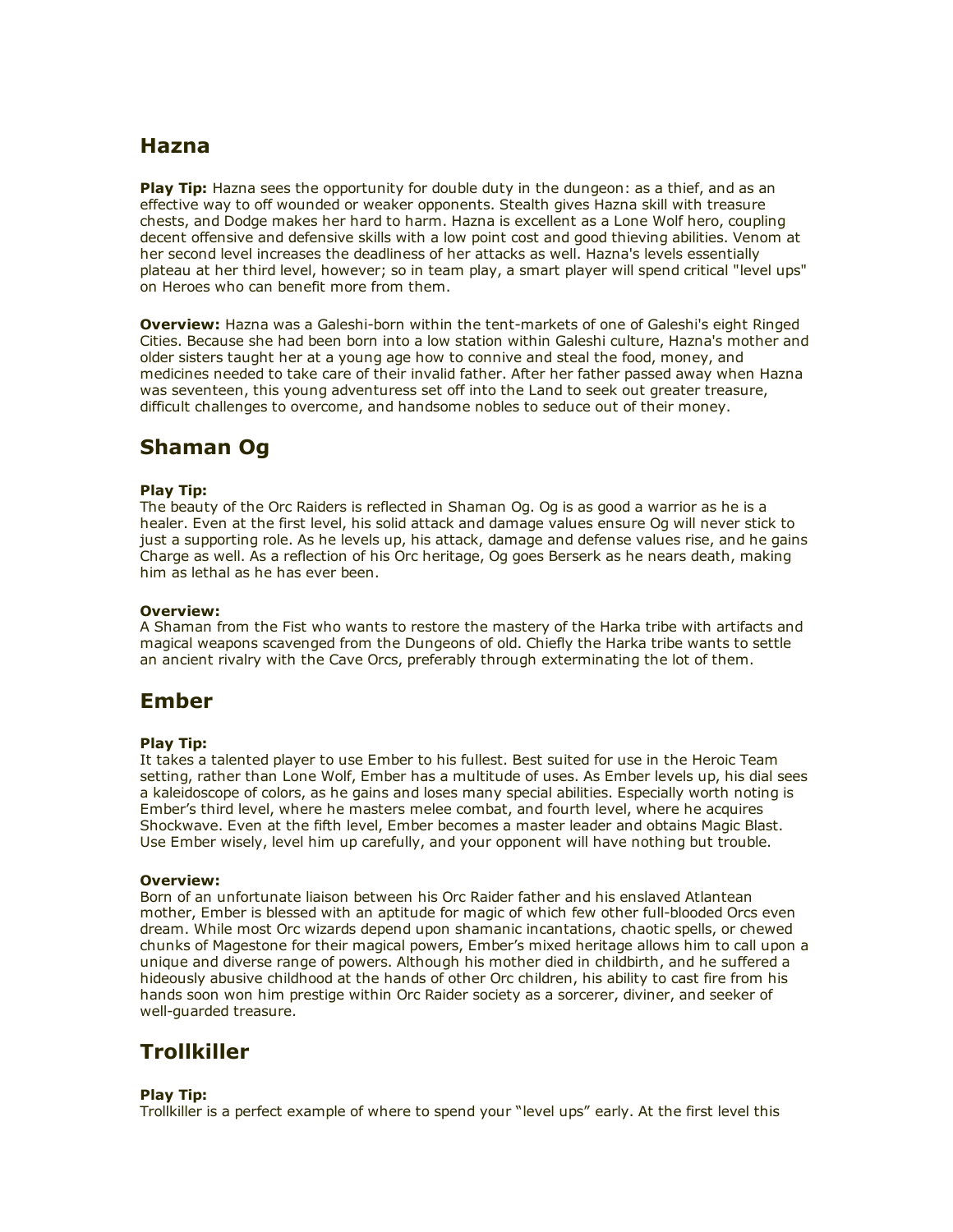figure is, at best, mediocre, with nothing but Toughness and 3 damage. But give him even one new level, and his Sweep kicks in. At fourth level, he is Sweeping for 4 damage with a 11 attack. At the fourth and fifth levels, he gets Ram, and Trollkiller becomes much more than most figures can deal with one-on-one. Toughness and Regeneration provide Trollkiller with some great defensive abilities, keeping him around late into the game.

#### Overview:

A Half-Troll who wants to wipe out every Forest and Mountain Troll in the Land. Specializes in one-on-one combat with his nemeses and is looking for weapons in the Dungeons to help him in his quest.

### Phreggs

#### Play Tip:

This inexpensive thief figure will bolster any Heroic Party. Hard to hit at the higher levels with his adept use of Dodge (and a little luck), he speeds across the Dungeon using Nimble. Make careful use of his Sneak Attack special ability, keeping him out of fights that he can't win quickly. Phreggs is a fragile little Orc; use him judiciously.

#### Overview:

A Goblin Hero who uses a shovel to lever open chests he can't otherwise open.

# Geddion Longblade

Play Tip: Geddion exhibits the specialization typical of the Knights Immortal. His straightforward melee skills and Weapon Master make using him simple and effective. Every level you give Geddion improves him slightly, so you never waste a "level up" with him. Battle Armor improves his odds of avoiding ranged attacks, and at his fourth and fifth levels, he gets Charge.

**Overview:** Geddion is a shining example of High Elven devotion, fearlessly putting his life on the line for the good of his people. Entrusted by the priests of the Heirraman gods to collect the ancient artifacts of a previous age, Geddion has explored no fewer than a dozen dungeons throughout the eastern half of the Land, seeking to bolster the strength of the Rivvenheim armies. Having witnessed the recent defeat of the Knights Immortal forces at Stonekeep with his own eyes, Geddion will do anything necessary to raise the High Elves back to their vaunted state of superiority in the eyes of all lowlanders.

### Rurik the Blessed

#### Play Tip:

This Knight has a tendency to help those around him. With his many clicks of Magic Healing, Rurik keeps his brethren safe from dying. As he slowly levels up, he adds Defend to his repertoire, further protecting his party from harm. As he slowly maxes out his powers, Rurik gains the Magic Freeze ability, allowing him to slow down his enemies and give his party the initiative.

#### Overview:

A priest of the Heiramman gods who has lost his faith in his people. Rurik searches the Dungeons of the Land for proof that the High Elves were once a greater people and for tools to reinstate them as the dominant leaders of the Land.

# Morvana Stormbringer

Play Tip: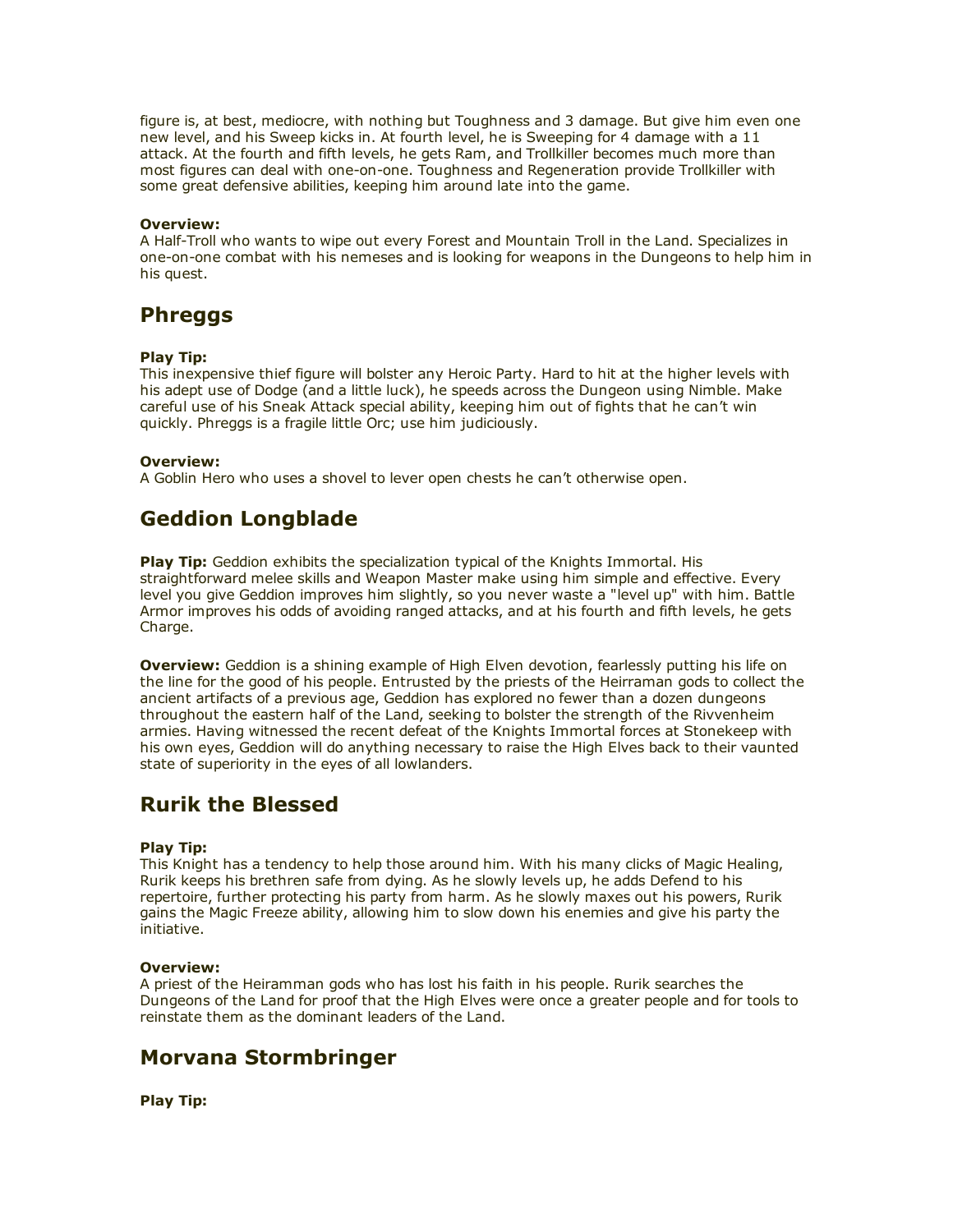Standing all by herself, Morvana is her own team of archers. Multiple attacks plus Shockwave mean nothing near her is safe as she calls the storm down around her. She even gains Flight and Toughness as she levels up, giving her increased durability and agility. She makes an excellent addition to any Heroic Party.

#### Overview:

An Elf who left the shelter of the Rivvenheims to join the Free Armies but discovered her true passion lay in spelunking through ancient Dungeons.

# Lyra Fairhame

#### Play Tip:

Lyra's potent mix of speed and Venom spells trouble for anything she might face in the dungeon. Stealth lets her move without fear of most ranged strikes. She is incredibly fast, maxing out at 14 speed at fifth level. Venom and an average attack value of 10 make her dangerous in base contact.. With Magic Retaliation at her higher levels, she even dishes out damage when she's hit. Her greatest asset, however, is her scalding speed. Few in the dungeon can match her pace. Gathering treasure is the key to winning **Dungeons**, and Lyra can do it faster then anyone. Cover her back with teammates and rush to the treasure chests!

#### **Overview**

As a member of the prestigious High Elven Fairhame family, Lyra grew up in the Knights Immortal capital of Freyhaven, and was attended by servants and scholars throughout her childhood. While her older sister, Yanna Fairhame, devoted her life to the warrior path, Lyra chose to devote her own life to the pursuit of secrets and ancient knowledge. Having played within the massive library labyrinth of Eassall, this wily High Elf thinks nothing of exploring long-lost dungeons for tomes and treasure!

#### Overview:

A noble Elf wanting something more out of life than power–respect. She believes becoming a Hero and proving herself in the Dungeons of the Land will earn her the respect she needs to one day rule the noble and commoner classes.

### Shiver

#### Overview:

A Gnoll Robber who originally led Wicked's tribe through the Blasted Lands to the Pyramid and arranged to serve the entities within in exchange for gold and meat.

### **Wicked**

#### Overview:

A Gnoll Poacher, the leader of a tribe of Gnolls that recently moved into the interior of the Black Pyramid. Wicked and his kin willingly serve the whims of the dangerous guardians of the Pyramid.

### Apek

#### Overview:

A Tomb Skeleton placed in the Pyramid by its ancient builders, in the hope that it would reanimate and stalk the halls once the tomb was sealed.

### Amaset

#### Overview:

This Stinging Skeleton is armed with a bow carved from the ribs of a Giant; skilled at coring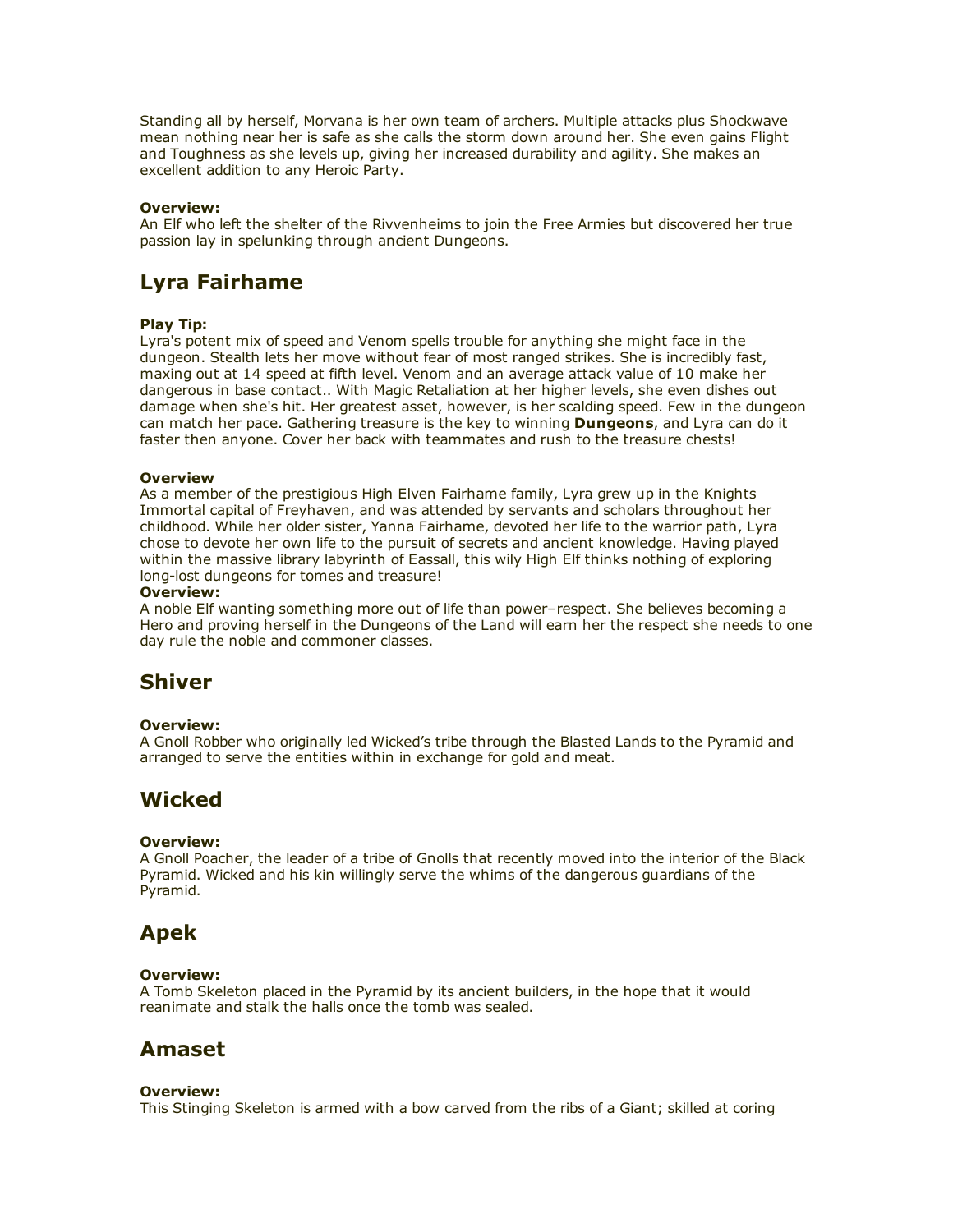adventurers' skulls clean through the eye socket.

### Cinder

#### Overview:

A Fire Salamander that discovered the opened desert tomb and the eternal ritual fires in the temples below. Safe within a den of superheated flame, Cinder seeks to drag Heroes of all types into its deadly nest.

### Seref

#### Overview:

A Skulk that has made its home in the lofty central chambers of the Pyramid. Seref torments Heroes with its incessant giggling and whispering from the shadows.

### Ahmet

#### Overview:

A door guardian carved and animated by the creators of the Pyramid. Ahmet guards the stairs and pits between the upper levels of the Pyramid and the lower levels, where most of the ancient treasures are hidden.

# Scarab

#### Overview:

A Ram Warrior who guards a complex maze in the Pyramid. Able to avoid the traps and pitfalls of the twisting labyrinth with ease, Scarab leads Heroes to their deaths with pitiful cries for help.

# Squelch

#### Overview:

A Squalid Gremlin who discovered, purely by accident, the hidden tomb of Temanor. While the gold and artifacts within do not interest the beast, the Heroes drawn to the treasure make for excellent feasts.

### Flail

#### Overview:

An ape that sheltered from a desert storm within the Pyramid and acquired a taste for the Heroes that come to plunder the ancient treasures within.

# Perseph

#### Overview:

A magical black cat whose high-pitched screams unnerve even the sternest Heroes. With its magical claws, this dangerous Mage Spawn shreds anyone who dares violate the temple room it guards.

# Jackal

#### Overview:

A Skull Warder with a penchant for gnawing on bones with its horse-like teeth. This once-great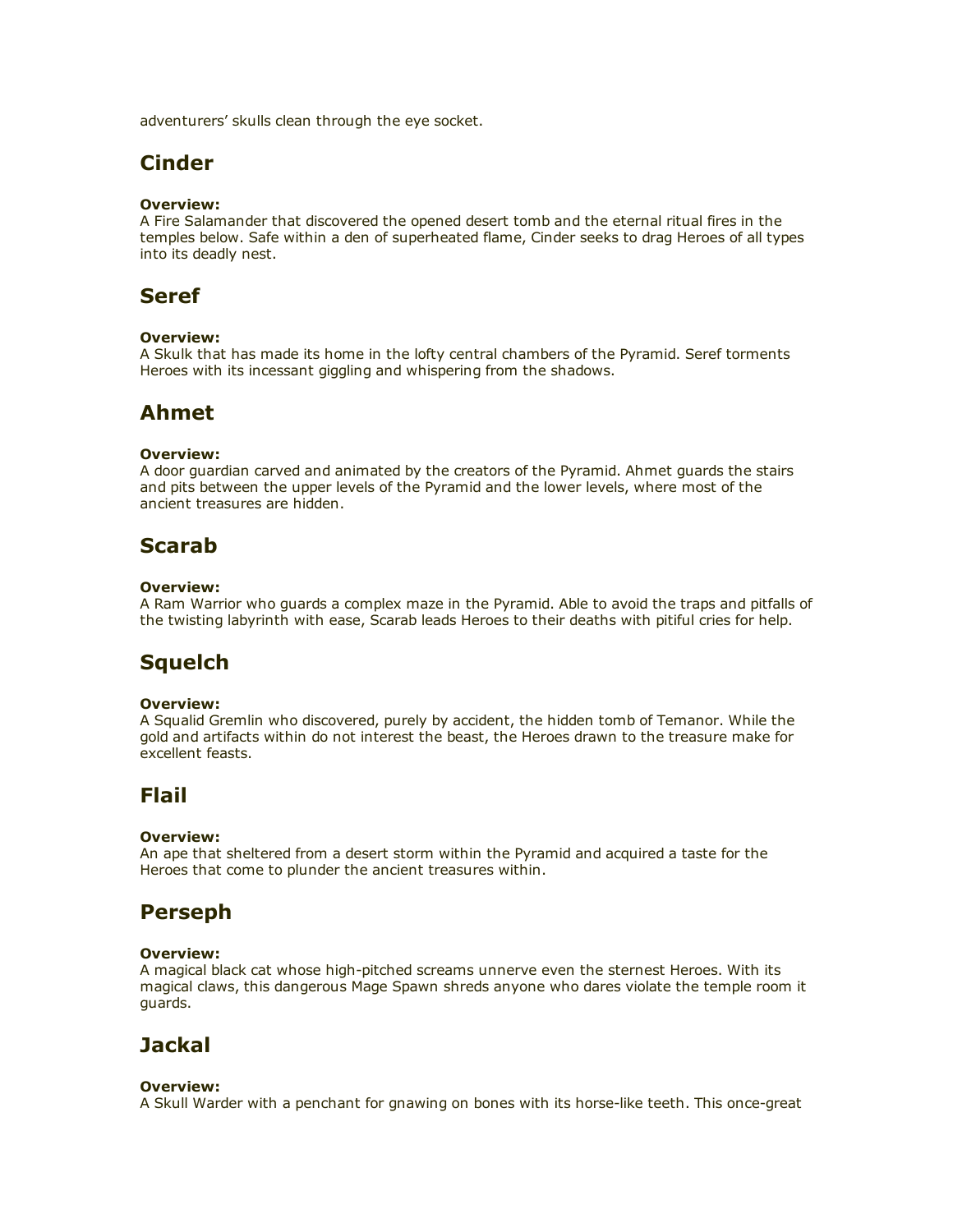Minotaur artifact maker has been reduced in death to a mindless killing machine.

### **Two-Jaw**

#### Overview:

An Ironblood Ettin from the Blasted Lands who hunts his prey in the vicinity of the Pyramid. Two-Jaw rarely enters the foreboding structure save to chase down a group of particularly tasty-looking Heroes.

### Iris

#### Overview:

A Gorgon who lives in the deep corridors of the Pyramid. With her magical gaze, she captures her prey—and then saws Heroes' heads off their paralyzed bodies with slow, deliberate strokes.

### Paxus

#### Overview:

A Tridrax monster capable of wielding the weapons of fallen Heroes. This being is reputed to carry the magical sword of Priest-King Temanor, taken from the hidden crypt within the bowels of the Pyramid.

### Pus

#### Overview:

An Acid Ooze that bubbles and pops as it moves through the corridors of Dungeons. Leaves a sticky, slug-like trail behind it wherever it goes.

# Rattleback

#### Overview:

A Rattletail Manticore with a segmented tail. When this giant beast confronts its prey, the tail rattles with an eerie, deadly sound—just before it destroys its victim with a blast of sorcerous power.

### **Writhe**

#### Overview:

A Vine Golem planted in the Pyramid's magical gardens centuries ago by the Pyramid's builders. Its tendrils spread throughout the Dungeon, squeezing the life out of whatever it can catch.

# Basalt

#### Overview:

A Stone Boar Golem that lives in the narrow corridors of the Pyramid, where there is nowhere for Heroes to run from its deadly charge. Goring adventurers with its long tusks, it defends the interior of the Pyramid with a deadly passion.

# Mirage

#### Overview:

Having made its den near the entrance of the forbidding Pyramid, Mirage takes great pleasure in